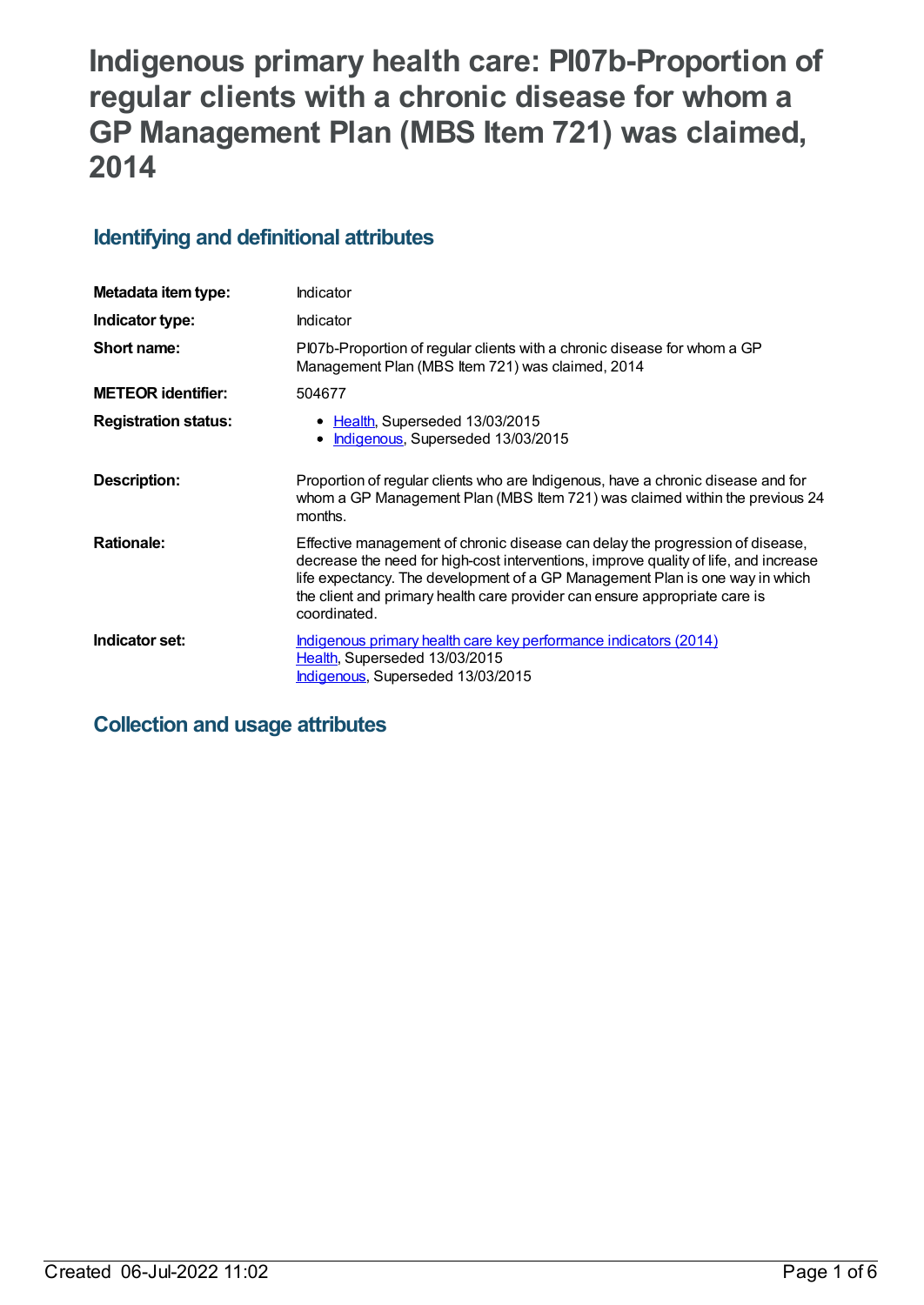| <b>Computation description:</b> | Proportion of regular clients who are Indigenous, have a chronic disease and for<br>whom a GP Management Plan (MBS Item 721) was claimed within the previous 24<br>months.                                                                                                                                                                                                              |
|---------------------------------|-----------------------------------------------------------------------------------------------------------------------------------------------------------------------------------------------------------------------------------------------------------------------------------------------------------------------------------------------------------------------------------------|
|                                 | 'Regular client' refers to a client of an OATSIH-funded primary health care service<br>(that is required to report against the Indigenous primary health care key<br>performance indicators) who has an active medical record; that is, a client who has<br>attended the OATSIH-funded primary health care service at least 3 times in 2<br>years.                                      |
|                                 | GP Management Plan (MBS Item 721): The Chronic Disease Management<br>(CDM) Medicare items on the Medicare Benefits Schedule (MBS) enable GPs to<br>plan and coordinate the health care of patients with chronic or terminal medical<br>conditions (Department of Health and Ageing 2011). GP Management Plans, for<br>the purpose of this indicator, are defined in the MBS (Item 721). |
|                                 | Presented as a percentage.                                                                                                                                                                                                                                                                                                                                                              |
|                                 | Calculated separately for each chronic disease type:                                                                                                                                                                                                                                                                                                                                    |
|                                 | A) Type II diabetes                                                                                                                                                                                                                                                                                                                                                                     |
|                                 | Exclude Type I diabetes, secondary diabetes, gestational diabetes mellitus (GDM),<br>previous GDM, impaired fasting glucose, impaired glucose tolerance.                                                                                                                                                                                                                                |
|                                 | B) Cardiovascular disease                                                                                                                                                                                                                                                                                                                                                               |
|                                 | C) Chronic obstructive pulmonary disease                                                                                                                                                                                                                                                                                                                                                |
|                                 | D) Chronic kidney disease                                                                                                                                                                                                                                                                                                                                                               |
|                                 | At this stage, this indicator is only calculated for Type II diabetes as currently this<br>is the only relevant chronic disease type with an agreed national definition.                                                                                                                                                                                                                |
| <b>Computation:</b>             | (Numerator $\div$ Denominator) x 100                                                                                                                                                                                                                                                                                                                                                    |
| Numerator:                      | Calculation A: Number of regular clients who are Indigenous, have Type II diabetes<br>and for whom a GP Management Plan (MBS Item 721) was claimed within the<br>previous 24 months.                                                                                                                                                                                                    |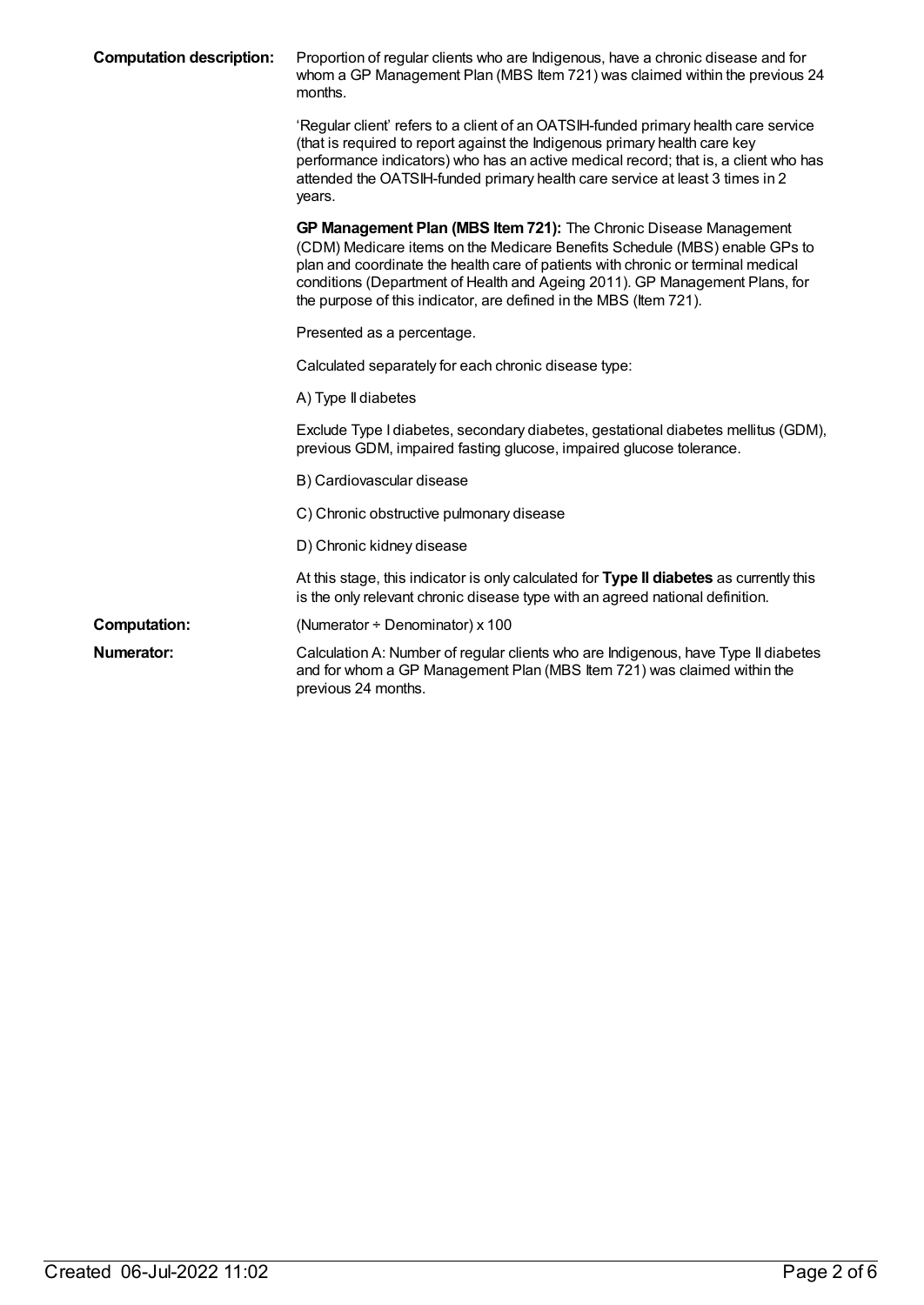[Person—diabetes](https://meteor.aihw.gov.au/content/270194) mellitus status, code NN

**Data Source**

[Indigenous](https://meteor.aihw.gov.au/content/430643) primary health care data collection

**NMDS / DSS**

[Indigenous](https://meteor.aihw.gov.au/content/504325) primary health care DSS 2014-15

**Guide for use**

Type II diabetes only.

#### **Data Element / Data Set**

[Person—Indigenous](https://meteor.aihw.gov.au/content/291036) status, code N

**Data Source**

[Indigenous](https://meteor.aihw.gov.au/content/430643) primary health care data collection

**NMDS / DSS**

[Indigenous](https://meteor.aihw.gov.au/content/504325) primary health care DSS 2014-15

#### **Data Element / Data Set**

[Person—regular](https://meteor.aihw.gov.au/content/436639) client indicator, yes/no code N

**Data Source**

[Indigenous](https://meteor.aihw.gov.au/content/430643) primary health care data collection

**NMDS / DSS**

[Indigenous](https://meteor.aihw.gov.au/content/504325) primary health care DSS 2014-15

### **Data Element / Data Set**

Person-GP [Management](https://meteor.aihw.gov.au/content/504966) Plan (MBS Item 721) indicator, yes/no code N

**Data Source**

[Indigenous](https://meteor.aihw.gov.au/content/430643) primary health care data collection

**NMDS / DSS**

[Indigenous](https://meteor.aihw.gov.au/content/504325) primary health care DSS 2014-15

**Denominator:** Calculation A: Total number of regular clients who are Indigenous and have Type II diabetes.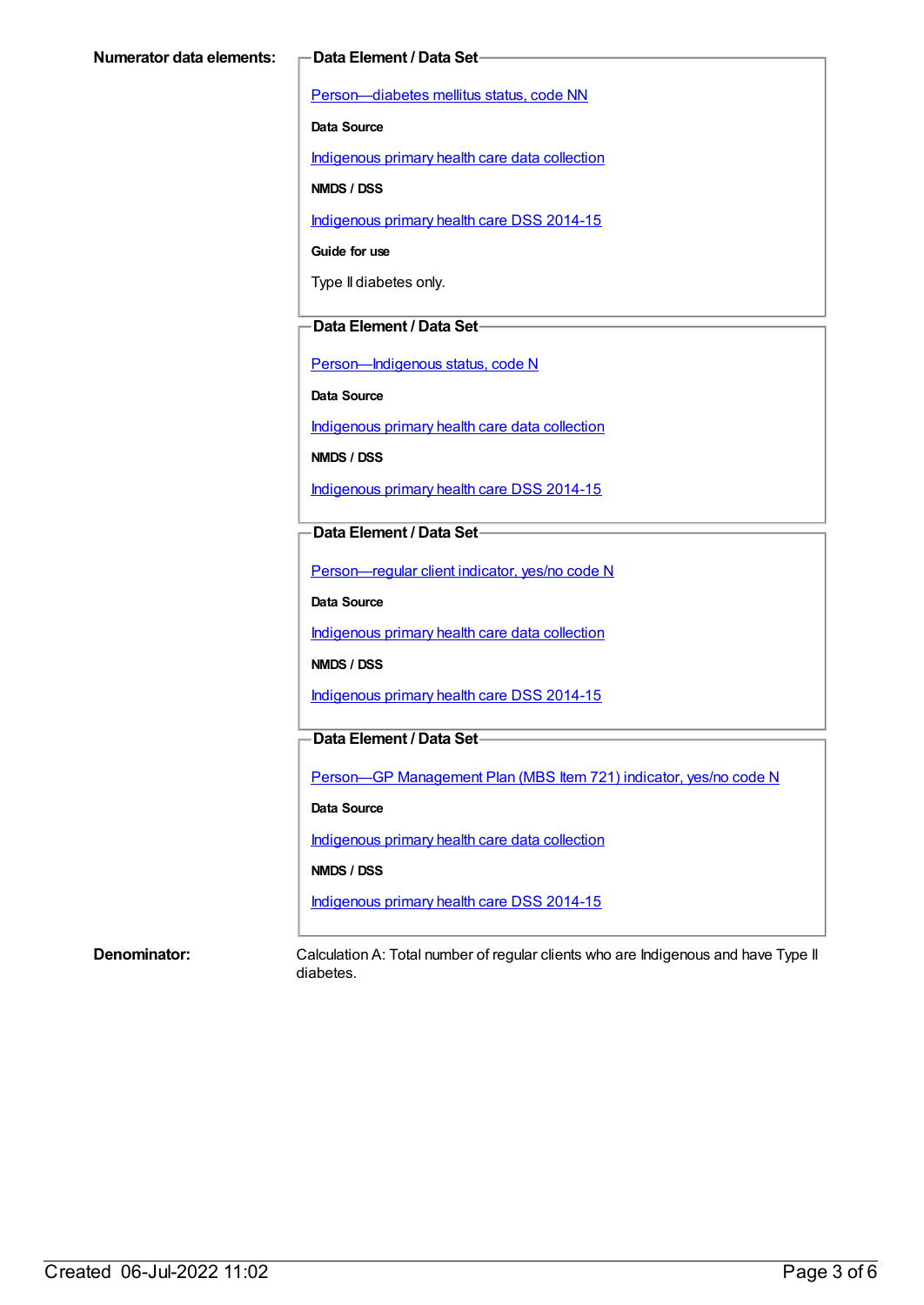#### **Denominator data elements:**

#### **Data Element / Data Set**

[Person—diabetes](https://meteor.aihw.gov.au/content/270194) mellitus status, code NN

**Data Source**

[Indigenous](https://meteor.aihw.gov.au/content/430643) primary health care data collection

**NMDS / DSS**

[Indigenous](https://meteor.aihw.gov.au/content/504325) primary health care DSS 2014-15

**Guide for use**

Type II diabetes only.

#### **Data Element / Data Set**

Person-Indigenous status, code N

**Data Source**

[Indigenous](https://meteor.aihw.gov.au/content/430643) primary health care data collection

**NMDS / DSS**

[Indigenous](https://meteor.aihw.gov.au/content/504325) primary health care DSS 2014-15

#### **Data Element / Data Set**

[Person—regular](https://meteor.aihw.gov.au/content/436639) client indicator, yes/no code N

**Data Source**

[Indigenous](https://meteor.aihw.gov.au/content/430643) primary health care data collection

**NMDS / DSS**

[Indigenous](https://meteor.aihw.gov.au/content/504325) primary health care DSS 2014-15

#### **Disaggregation:** 1. Sex:

- a) Male
- b) Female

2. Age: a) 0-4 years  $b)$  5-14 years c) 15-24 years d) 25-34 years e) 35-44 years f) 45-54 years  $g$ ) 55-64 years h) 65 years and over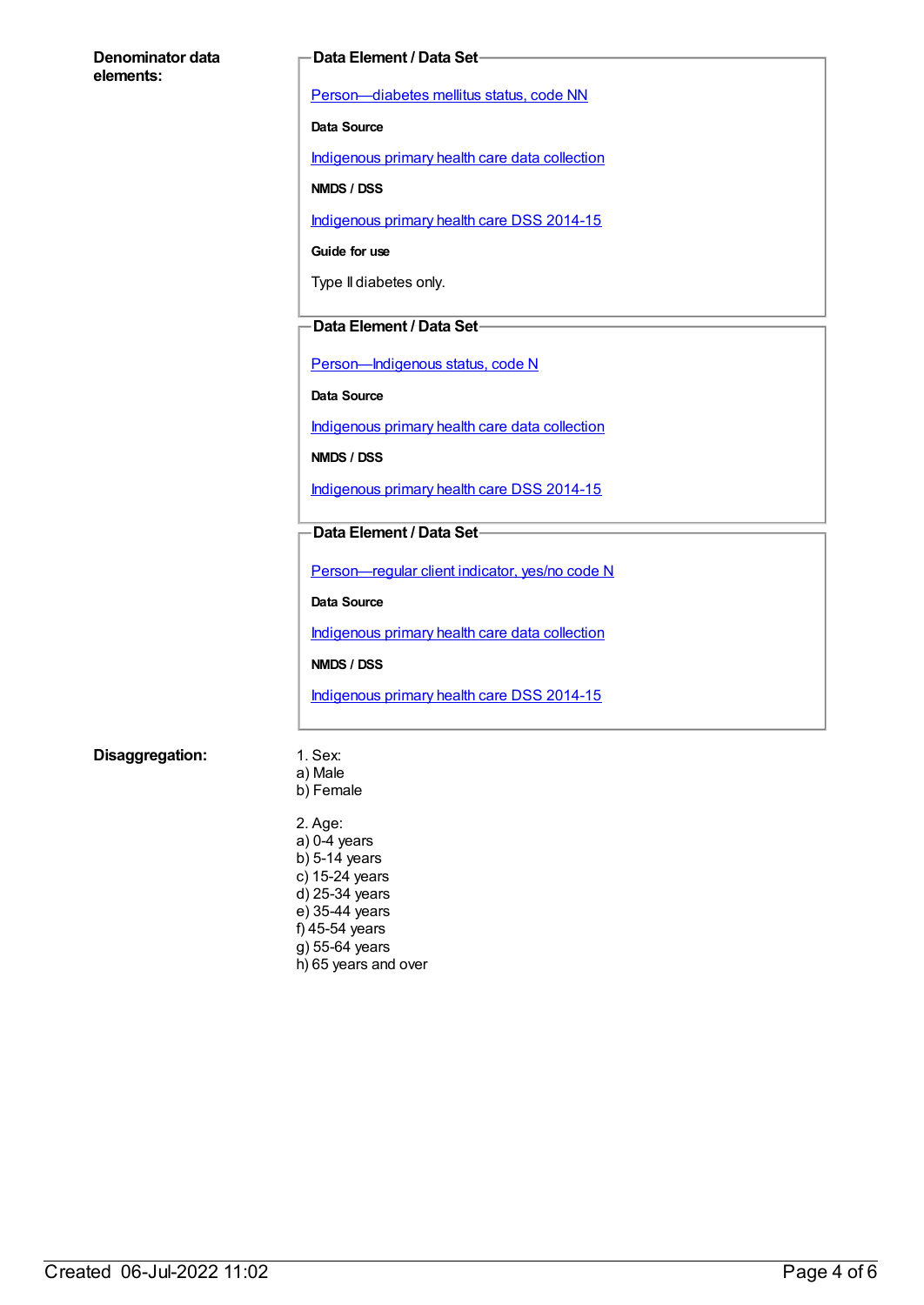#### **Data Element / Data Set**

[Person—sex,](https://meteor.aihw.gov.au/content/287316) code N

**Data Source**

[Indigenous](https://meteor.aihw.gov.au/content/430643) primary health care data collection

**NMDS / DSS**

[Indigenous](https://meteor.aihw.gov.au/content/504325) primary health care DSS 2014-15

### **Data Element / Data Set**

[Person—age,](https://meteor.aihw.gov.au/content/303794) total years N[NN]

**Data Source**

[Indigenous](https://meteor.aihw.gov.au/content/430643) primary health care data collection

**NMDS / DSS**

[Indigenous](https://meteor.aihw.gov.au/content/504325) primary health care DSS 2014-15

## **Representational attributes**

| Indicator conceptual framework |            |  |
|--------------------------------|------------|--|
| Unit of measure:               | Person     |  |
| Data type:                     | Real       |  |
| <b>Representation class:</b>   | Percentage |  |

| <b>Framework and</b> | Continuous |
|----------------------|------------|
| dimensions:          |            |

## **Data source attributes**

**Data sources: Data Source** [Indigenous](https://meteor.aihw.gov.au/content/430643) primary health care data collection **Frequency** 6 monthly **Data custodian** Australian Institute of Health and Welfare.

## **Accountability attributes**

|                      | <b>Further data development</b> / Further work is required to reach agreement on national definitions for other chronic |
|----------------------|-------------------------------------------------------------------------------------------------------------------------|
| collection required: | diseases including cardiovascular disease, chronic obstructive pulmonary disease                                        |
|                      | and chronic kidney disease.                                                                                             |

## **Source and reference attributes**

Department of Health